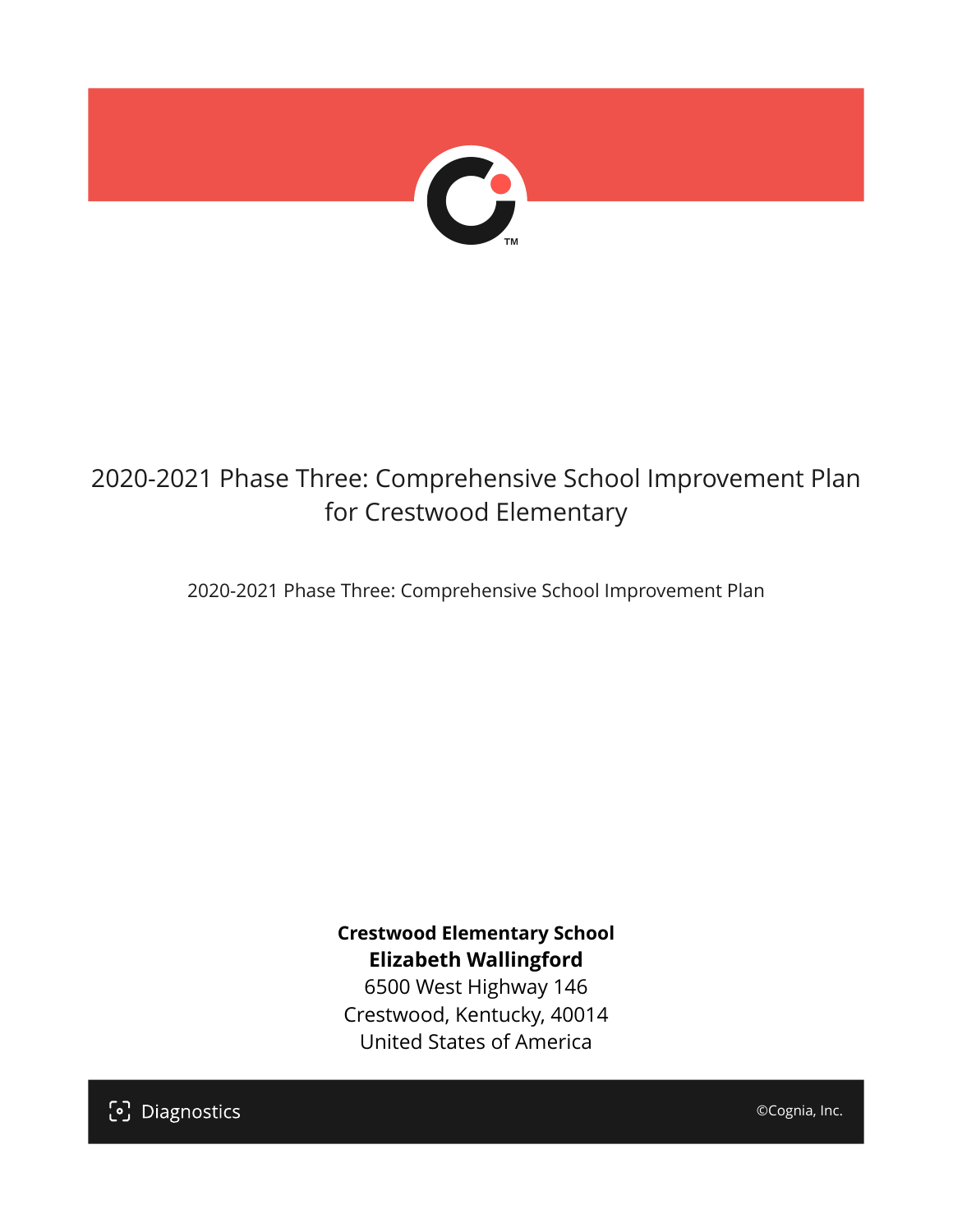2020-2021 Phase Three: Comprehensive School Improvement Plan - 2020-2021 Phase Three: Comprehensive School Improvement

Plan for Crestwood Elementary - Generated on 01/12/2021

Crestwood Elementary School

#### **Table of Contents**

| 2020-21 Phase Three: Comprehensive School Improvement Plan |  |
|------------------------------------------------------------|--|
| Attachment Summary                                         |  |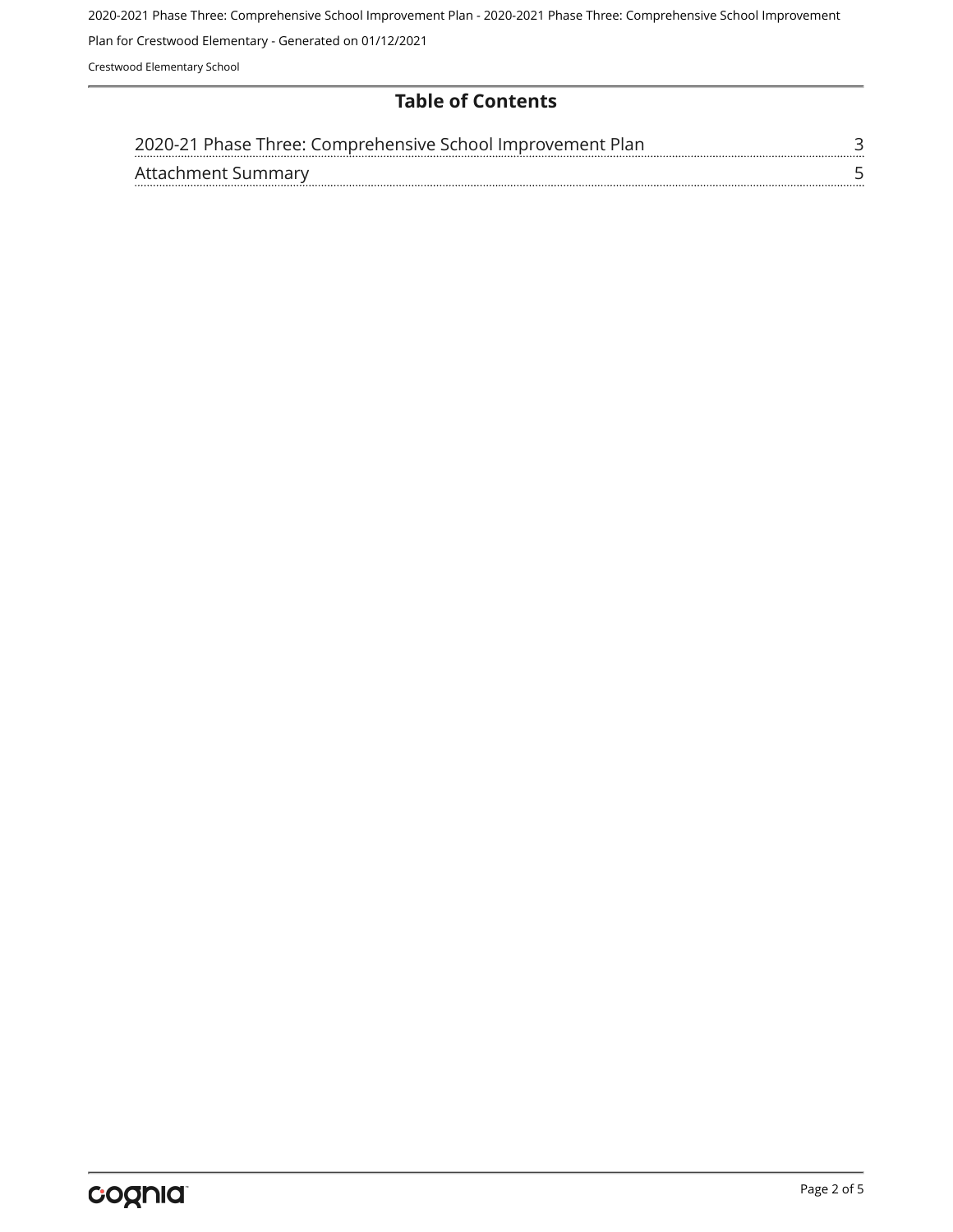2020-2021 Phase Three: Comprehensive School Improvement Plan - 2020-2021 Phase Three: Comprehensive School Improvement Plan for Crestwood Elementary - Generated on 01/12/2021 Crestwood Elementary School

### <span id="page-2-0"></span>**2020-21 Phase Three: Comprehensive School Improvement Plan**

School improvement efforts are a collaborative process involving multiple stakeholders. During the improvement planning process, leaders focus on priority needs, funding, and closing achievement gaps between identified subgroups of students. When implemented with fidelity, the Comprehensive School Improvement Plan (CSIP) cultivates an environment that promotes student growth and achievement.

**Goal:** Long-term three to five-year targets based on the five (5) required school level goals. Elementary/middle schools must have goals for proficiency, separate academic indicator, achievement gap, growth, and transition readiness. High schools must have goals for proficiency, separate academic indicator, achievement gap, graduation rate, and transition readiness. Long-term targets should be informed by The Needs Assessment for Schools.

**Objective:** Short-term target to be attained by the end of the current academic year. There can be multiple objectives for each goal.

**Strategy:** An approach to systematically address the process, practice, or condition that the school will focus its efforts upon in order to reach its goals or objectives. There can be multiple strategies for each objective. The strategy can be based upon Kentucky's six (6) Key Core Work Processes listed below or another established improvement approach (i.e. *Six Sigma, Shipley, Baldridge, etc.*).

**Activity:** Actionable steps used to deploy the chosen strategy. There can be multiple activities for each strategy.

**Key Core Work Processes:** A series of processes identified by the Kentucky Department of Education that involve the majority of an organization's workforce and relate to its core competencies. These are the factors that determine an organization's success and help it prioritize areas for growth.

[KCWP 1: Design and Deploy Standards](https://education.ky.gov/school/csip/Documents/KCWP%201%20Strategic%20Design%20and%20Deploy%20Standards.pdf) [KCWP 2: Design and Deliver Instruction](https://education.ky.gov/school/csip/Documents/KCWP%202%20Strategic%20Design%20and%20Deliver%20Instruction.pdf) [KCWP 3: Design and Deliver Assessment Literacy](https://education.ky.gov/school/csip/Documents/KCWP%203%20Strategic%20Design%20and%20Deliver%20Assessment%20Literacy.pdf) [KCWP 4: Review, Analyze and Apply Data](https://education.ky.gov/school/csip/Documents/KCWP%204%20Strategic%20Review%20Analyze%20and%20Apply%20Data.pdf) [KCWP 5: Design, Align and Deliver Support](https://education.ky.gov/school/csip/Documents/KCWP%205%20Strategic%20Design%20Align%20Deliver%20Support%20Processes.pdf) [KCWP 6: Establishing Learning Culture and Environment](https://education.ky.gov/school/csip/Documents/KCWP%206%20Strategic%20Establish%20Learning%20Culture%20and%20Environment.pdf)

**Measure of Success:** Criteria that shows the impact of the work. The **measures** may be quantitative or qualitative but are observable in some way.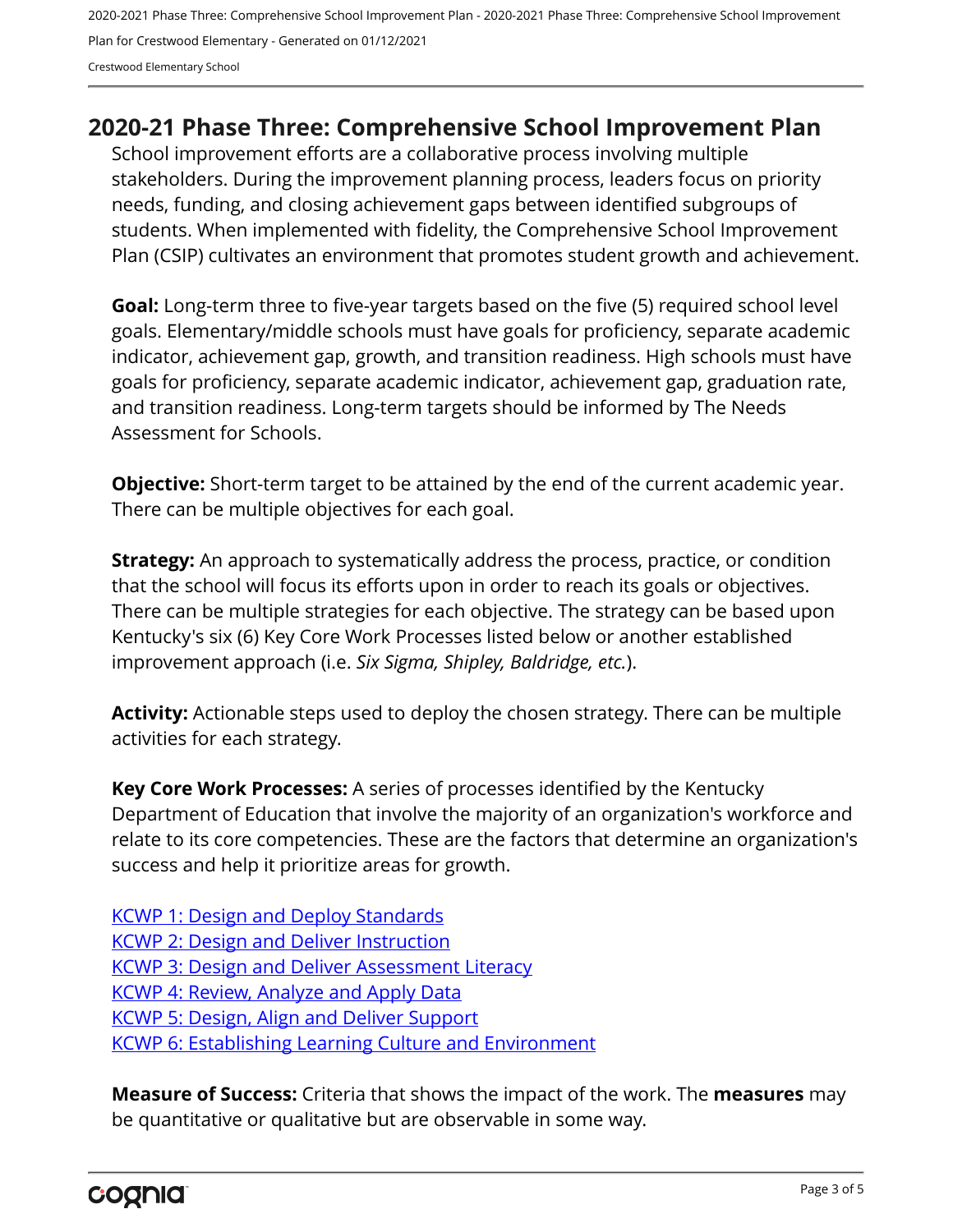2020-2021 Phase Three: Comprehensive School Improvement Plan - 2020-2021 Phase Three: Comprehensive School Improvement Plan for Crestwood Elementary - Generated on 01/12/2021 Crestwood Elementary School

**Progress Monitoring:** Process used to assess the implementation of the plan, the rate of improvement, and the effectiveness of the plan. Should include timelines and responsible individuals.

**Funding:** Local, state, or federal funds/grants used to support (or needed to support) the improvement initiative.

There are six (6) required district goals:

• Proficiency, separate academic indicator, achievement gap closure, graduation rate, growth, and transition readiness.

The required school goals include the following:

• For elementary/middle school, these include proficiency, separate academic indicator, achievement gap, and, growth.

• For high school, these include proficiency, separate academic indicator, achievement gap, graduation rate, and transition readiness.

. a. Develop your Strategic Goals using the **[Comprehensive School Improvement](https://education.ky.gov/school/csip/Documents/KDE%20Comprehensive%20Improvement%20Plan%20for%20School.docx)** [Plan Template.](https://education.ky.gov/school/csip/Documents/KDE%20Comprehensive%20Improvement%20Plan%20for%20School.docx)

b. **Upload** your completed Comprehensive School Improvement Plan in the attachment area below.

#### **You may enter an optional narrative about your Comprehensive School Improvement Plan below. If you do not have an optional narrative, enter N/A.**

N/A